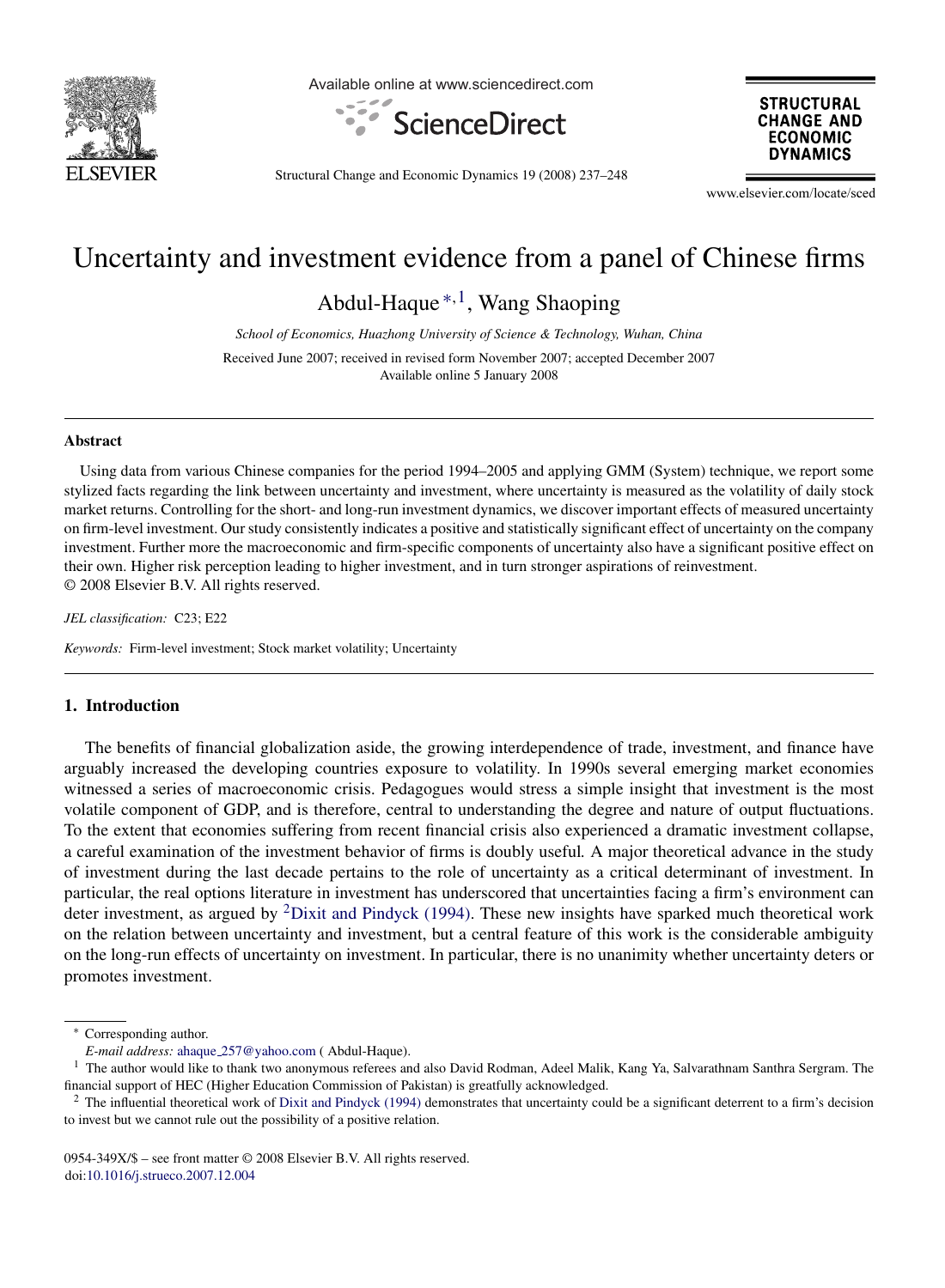| Table 1a                                                |  |
|---------------------------------------------------------|--|
| Main indicators of the Chinese stock market (1994–2005) |  |

| Year | Number<br>of firms | Nominal GDP |                     | Total market capitalization | Market capitalization of<br>negotiable shares | Total trading volume<br>(turnover) |  |  |
|------|--------------------|-------------|---------------------|-----------------------------|-----------------------------------------------|------------------------------------|--|--|
|      |                    |             | Volume <sup>a</sup> | $%$ of GDP                  | Volume                                        | Volume                             |  |  |
| 1994 | 287                | 48197.9     | 3,690               | 7.89                        | 969                                           | 8,128                              |  |  |
| 1995 | 311                | 60793.7     | 3,474               | 5.94                        | 938                                           | 4,036                              |  |  |
| 1996 | 514                | 71176.6     | 9.842               | 14.50                       | 2,867                                         | 21,332                             |  |  |
| 1997 | 720                | 78973.0     | 17,529              | 23.44                       | 5,204                                         | 30,722                             |  |  |
| 1998 | 825                | 84402.3     | 19,521              | 24.52                       | 5,745                                         | 23,527                             |  |  |
| 1999 | 922                | 89677.1     | 26,471              | 31.82                       | 8,214                                         | 31,320                             |  |  |
| 2000 | 1060               | 99214.6     | 48,090              | 53.79                       | 16,088                                        | 60,827                             |  |  |
| 2001 | 1140               | 109655.2    | 43,522              | 45.37                       | 14,463                                        | 38,305                             |  |  |
| 2002 | 1213               | 120332.7    | 38,329              | 37.43                       | 12,484                                        | 27,990                             |  |  |
| 2003 | 1277               | 135822.8    | 42.457              | 36.38                       | 13,179                                        | 32,115                             |  |  |
| 2004 | 1363               | 159878.3    | 37,055              | 27.14                       | 11,689                                        | 42,334                             |  |  |
| 2005 | 1381               | 183084.8    | 32,430              | 17.8                        | 10,630                                        |                                    |  |  |

*Note*: RMB Yuan: 100 million.

<sup>a</sup> Including both A shares and B shares.

| Table 1b |                                                                            |
|----------|----------------------------------------------------------------------------|
|          | Turnover rates of major stock exchanges <sup>a</sup> (1994–2005) (percent) |

| Stock exchange | 1994 | 1995 | 1996 | 1997 | 1998 | 1999 | 2000 | 2001 | 2002 | 2003 | 2004 | 2005 | Average |
|----------------|------|------|------|------|------|------|------|------|------|------|------|------|---------|
| Shanghai       | 1135 | 529  | 913  | 702  | 454  | 471  | 493  | 269  | 214  | 251  | 289  | 274  | 500     |
| Shenzhen       | 583  | 255  | 1350 | 817  | 407  | 424  | 509  | 228  | 198  | 214  | 288  | 316  | 467     |
| New York       | 53   | 59   | 52   | 66   | 70   | 75   | 88   | 87   | 95   | 90   | 90   | 99   | 77      |
| Tokyo          | 25   | 27   | 27   | 33   | 34   | 49   | 59   | 60   | 68   | 83   | 97   | 115  | 56      |
| London         | 77   | 78   | 58   | 44   | 47   | 57   | 69   | 84   | 97   | 107  | 117  | 110  | 79      |
| Hong Kong      | 40   | 37   | 44   | 91   | 62   | 51   | 61   | 44   | 40   | 52   | 58   | 50   | 53      |
| Singapore      | 28   | 18   | 14   | 56   | 64   | 75   | 59   | 99   | 54   | 74   | 61   | 48   | 51      |
|                |      |      |      |      |      |      |      |      |      |      |      |      |         |

<sup>a</sup> *Sources*: China Securities and Futures Statistical Yearbook (2005); website of the World Federation of Exchange ([http://www.world](http://www.world-exchanges.org/)exchanges.org).

In the face of such theoretical ambiguities, empirical evidence on the links between uncertainty and investment remains surprisingly limited. Recent reviews on investment have alluded to this dearth of evidence. As [Bond and](#page--1-0) [Jenkinson \(1996\)](#page--1-0) note: "Agreement on the effects of uncertainty on the level of investment remains elusive". Of whatever limited evidence that is available in this area, relates to the developed countries and for the developing and transitional economies the hard econometric evidence is notoriously lacking. This is a serious omission given the fact that developing countries suffer from greater output fluctuations and, if anything, uncertainty is likely to be a much more important concern in these economies.

The main goal of this paper is to fill the empirical deficit about an important transitional economy with the latest data. China is in a state of metamorphosis, simultaneously growing, developing and being transformed from a command system to a market economy. A significant driving factor of this transformation is the accession of China to the World Trade Organization (WTO) and will give added impetus to its pursuit of economic reforms. To be specific, this study investigates few stylized facts on the relation between uncertainty and investment using a panel of Chinese firms (1994–2005). It is since the 1990s that the Chinese government has adopted extensive market-based reform policies and established two stock markets. The stock markets have developed remarkably in a limited time period in terms of total market capitalization and total trading volume (Table 1a). In terms of total market capitalization, China ranks as the second largest in Asia, only behind Japan (Economist, 6/1/2000, 2/6/2003). Total market capitalization as the ratio of GDP increased from  $4\%$  in 1992 to over 50% at the end of 2000 (Table 1a). The annual turnover ratios<sup>3</sup> averaged around 500%, which is very high as compared to any market in the world. Volatility has also reached unparalleled levels.

<sup>3</sup> See Table 1b.